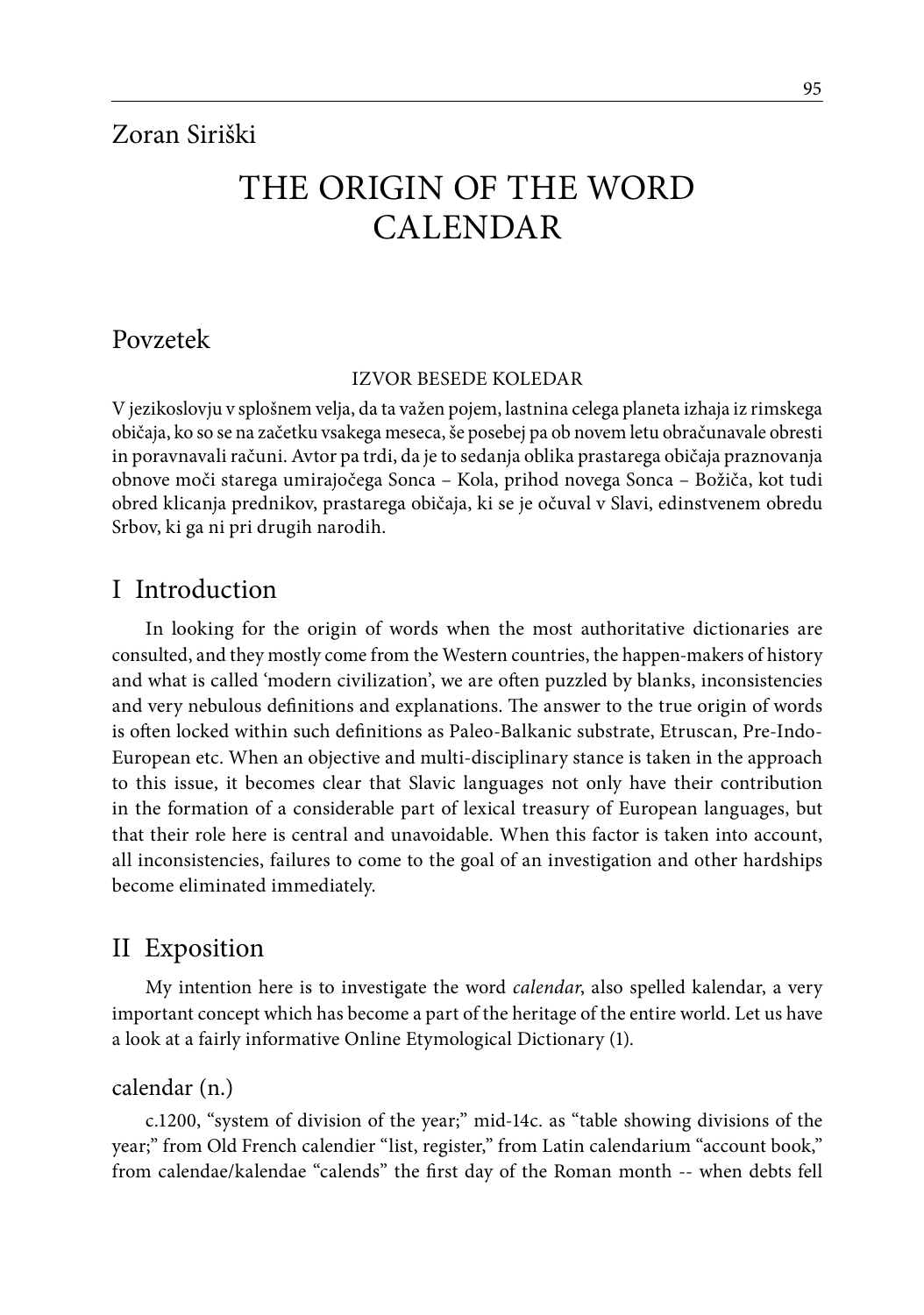due and accounts were reckoned -- from calare "to announce solemnly, call out," as the priests did in proclaiming the new moon that marked the calends, from PIE root kele- (2) "to call, shout" (see claim (v.).

#### claim (v.)

c.1300, from accented stem of Old French clamer "to call, claim, name, describe," from Latin clamare "to cry out, shout, proclaim," from PIE \*kele- (2) "to shout," onomatopoeic (cf. Sanskrit usakala "cock," lit. "dawn-calling;" Latin calare "to announce solemnly, call out;" Middle Irish cailech "cock;" Greek kalein "to call," kelados "noise," kledon "report, fame;" Old High German halan "to call;" Old English hlowan "to low, make a noise like a cow;" Lithuanian kalba "language"). Related: Claimed; claiming. Claim properly should not stray too far from its true meaning of "to demand recognition of a right." "

Under *claim* there is no mention of Serbian *klicati, kliktati* or Slovenian *klicati*, all with the meaning of 'to call, solemnly utter, victoriously shout' (Serbian) and 'to name, call by name' (Slovenian). This covers the specific syntactic nuances given under the entry. Even more convincing from phonological and less so from the syntactic point of view would be another Serbian verb, *galamiti* 'to shout, talk in a noisy, boisterous way'. However, this only illustrates my introductory statement.

Another rather authoritative source furnishes the following explanation: "Calendae, the calends or first day of each month. Fr. calo, I call. "

An Etymological Dictionary of the Latin Language, Francis Edward Jackson Valpy (2)

To come closer to the point, the explanations under calendar are far from complete. Why are there two spellings, one including the initial letter k, very rare in Latin? Moreover, what is the etymology of the suffix –dar, even if the first part is accepted as valid? The k-spelling, however, points to the fact that this word had entered Latin from another language. Is that language Greek, as words given above do have the k-spelling? Is it possible that the idea of calendar came into Latin from the people for whom the very Romans had the saying

Ad Calendas Graecas:

Ad Kalendas Graecas or Ad Calendas Graecas [It shall be done] on the Greek Calends, i.e. never!

In the Roman calendar, the Calends meant the first day of the month. Since the Greeks did not have this term, the expression was used by the Romans to designate an event that would never occur.

Discussed in Suetonius' *Lives of the Caesars*: Augustus, chapter 87, section 1; in which Ad Calendas Graecas was explained to mean that the next day after never. Since the Greeks used no Kalends in their reckoning of time, the phrase was used about anything that could never take place. " (3)

According to a well-established practice of Western scholars, this 'another language' is always sought outside the Slavic languages, even if they are the closest neighbors to the language in question. I propose that this practice be abolished for the sake of truth, so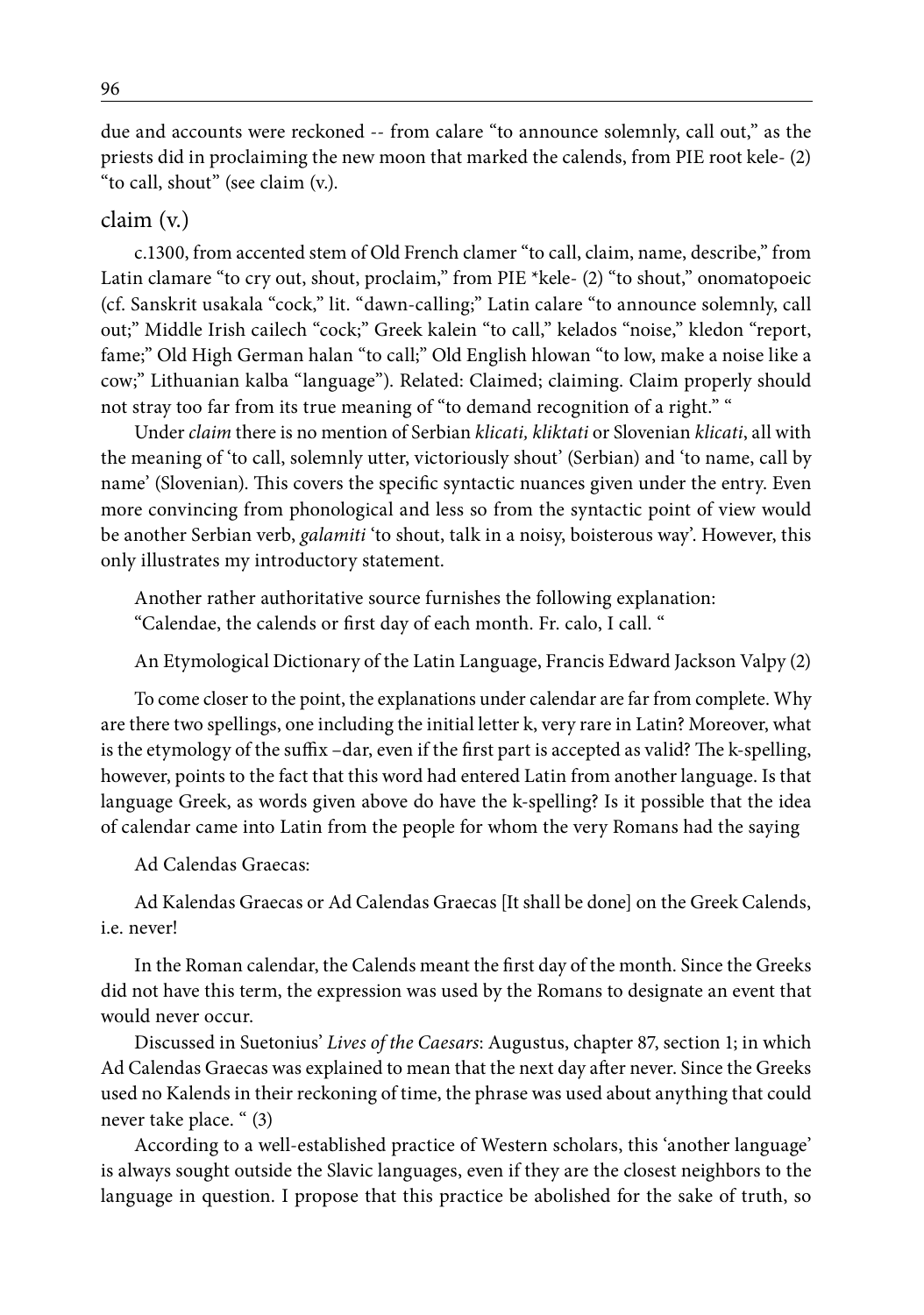let us look at Serbian again. Anyone keen on delving deep into the maze of words and their origins must admit that the deepest concepts and connotations of a word cannot be easily discovered. It is also important to understand that Greek and Roman are not the Alpha and Omega of etymology, which is often taken for granted. In this attempt to shed more light on this important concept I propose the Serbian notions of *kolo* and *koledar,*  an unavoidable part of ancient Serbian legacy, which is still living in end-of-the-year celebrations and rites performed in most Serbian-speaking parts of former Yugoslavia and broader. I must point out here that this is not my original idea. It has been tackled by a number of researchers, such as D. Jacanović (4) mentioned later on. It is also necessary to point out here that magical, mythological and primitive religious practices lie at the dawn of human culture and consciousness. So let us take it for granted that the rites at the end of the year must precede the civilized Roman practice of collecting debts and reckoning the accounts of citizens for innumerable lapses of time.

So, the thesis presented and defended here is that koledo and koledari anticipate the idea of calendar, which is locked within the words themselves phonologically, semantically and culturally. In that vein, calendar is the gift of the Sun-deity, KOLO – DAR, which some researchers have already elaborated on.

I will remind the readership that Serbia is situated in the heart of very ancient cultures. Research and disputes about dates are still under way, but a balanced dating seems to be the following in order of appearance:

- I The Mesolithic Lepenski Vir (first artifacts dated to 7000 B.C.), masterfully presented in the work of Serbian archaeologist Dragoslav Srejović (6)
- II Starčevo culture, the Neolithic culture of the central and eastern Balkans, dating from between c. 6000 and 5200 BC
- III Vinča, the Neolithic culture, which flourished from 5,500–3,500 BC.

It is very important to accentuate the primacy and/or idiosyncracy of these cultures in a number of fields: the first metallurgy, first literacy, first applications of geometry in the homes of Lepenski Vir inhabitants, the cult of the ancestors buried at the hearth as focus of this life and afterlife, fish-shaped sculptures which anticipate the Eastern deity Dagon and, most importantly for this paper, first calendar. On the issue of calendar, much can be found in D. Jacanović (4).

Let me first explain the idea of *kolo,* which is one of central concepts in Serbian culture. Kolo represents the Sun in its apparent movement on the horizon. The Sun itself as well as its movement have a circular shape and many concepts derived in Serbian from the basis *kolo* have a round shape too: *kolač*, now 'cookie, cake', but originally and still present in the cult of ancestors and family patron saints; *slava,* unique in Serbian culture only and definitely related to Sanskrt *shrava*; *kola* 'wheelcar'; *klobuk* 'hat', the same word and meaning in Slovenian; *koliba* or *koleba* 'hut, primitive house'; *okolina* 'surroundings'; *koleno* 'knee; generation' (cf. Latin genus), as well as the Russian *kolokol* 'bell'.

Another important application of the word kolo is for the national dance of the same name, which originally represents, not difficult to guess, the movement of the Sun again, but also hoards a syncretism of other related concepts – unity of the tribal members, union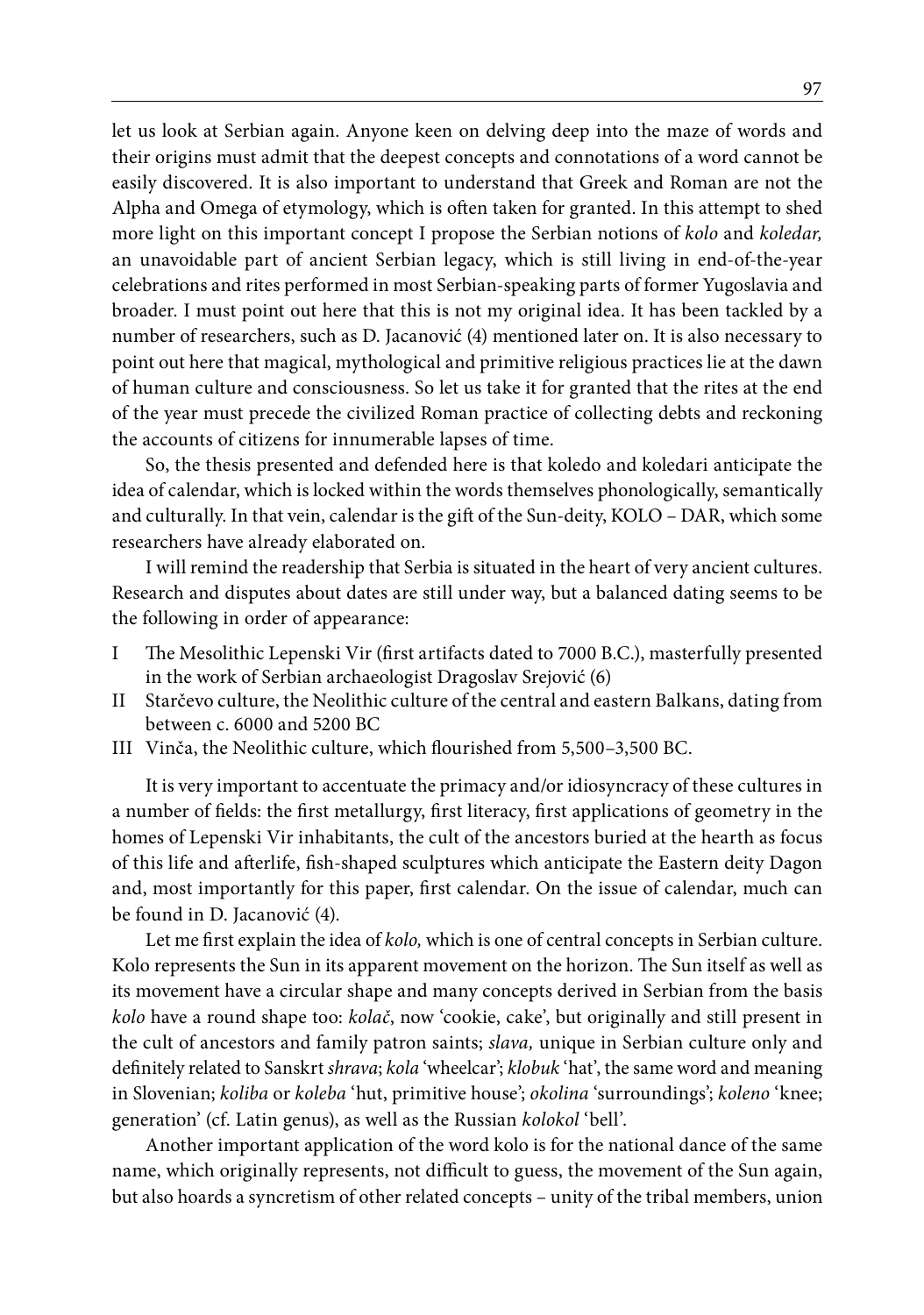of the male and female principles, taking part in a common rite of initiation etc. Mind here the idea of *raskolnik,* originally 'one outside the kolo, the sacred circle of those initiated in the secrets of ritual dance'.

I have already mentioned the hearth of Lepenski Vir as focal point of the primitive form of religious relatedness to the ancestors, which also is typically of a round shape and represents the doorway to the otherworld. Leading Serbian authority in the field of ethnography, Veselin Čajkanović, has collected and explained numerous traditions, customs and ritual activities, many of which are still practiced among the Serbs, especially in his monumental work *Myth and Religion of Serbs.* (6) On page 54 one can find his elaboration on the theme of burial of ancestors within the hearth, altered to its later substitution in the custom of burying the nails or tufts of hair of the deceased under the threshold of home. It is necessary to bear in mind the dizzying antiquity of this practice and visualize the fortunate fact that Čajkanović or people like him have recorded this for the posterity. By connecting all dots outlined in this paper, it is possible, without much doubt, to state that Serbs have preserved essential features of their Vinčan traditions intact until today.

A term crucial to understanding all that has been said above is the Serbian concept of the new Sun, *koledo,* and its concomitant ritual and magical personality of *koledar.* It must also be pointed out that both terms have their nasal variants in various territories of the Serbian-speaking people, namely, *kolendo* and *kolendar,* but there are also corruptions to the tune of *korindjaš* (Vojvodina). According to a very informative encyoclopaedic source, Serbian Mythological Dictionary (7), "*koleda* comprises the time from Christmas to Epiphany when masked young men and younger married men visit every home in the place and sing special ritual songs (koledarske pesme), followed by magic activities aimed at imparting good health to dwellers, fertility of cattle around home and of plants in the fields. Persons involved in the ritual, *koledari,* get presents in return such as food items or even money somewhere. They wear fur coats and often have tails fixed to their apparel. One of the koledari is dressed like a bride and he spins wool on the distaff. Their leader, in Kosovo and Metohija called *dedica,* symbolically begins some household chores, like taking the bread out of the oven, stirring the broth on the hearth or starting the weaving and knitting work etc. According to Russian ethnographer S. P. Tolstoj (7), kalanda and kalinda belong to a wider Scytho-Sarmatian ethographic area of the Caucasus (Abhasia, Georgia, Ossetia). In Dagestan youngsters put on fur coats and masks, like in Serbia, have bells sown to their sleeves and rods in their hands. Gasparini is of the opinion that Serbian customs are closer to the original ones and are more rustic than those on the Caucasus" (7). In rural parts of Slovenia, there is also a tradition of koledo and koledniki reciting or singing songs of similar contents.

Most scholars agree that koledari represent the spirits of the ancestor, as well as the primordial cult of the animals as part of fertility rituals. However, when similarities with Božić (in Christian times replaced by Christmas) proper are considered, then the accent is certainly on the cult of the ancestors, which, according to Čajkanović (8), is the quintessence of the ancient Serbian religion.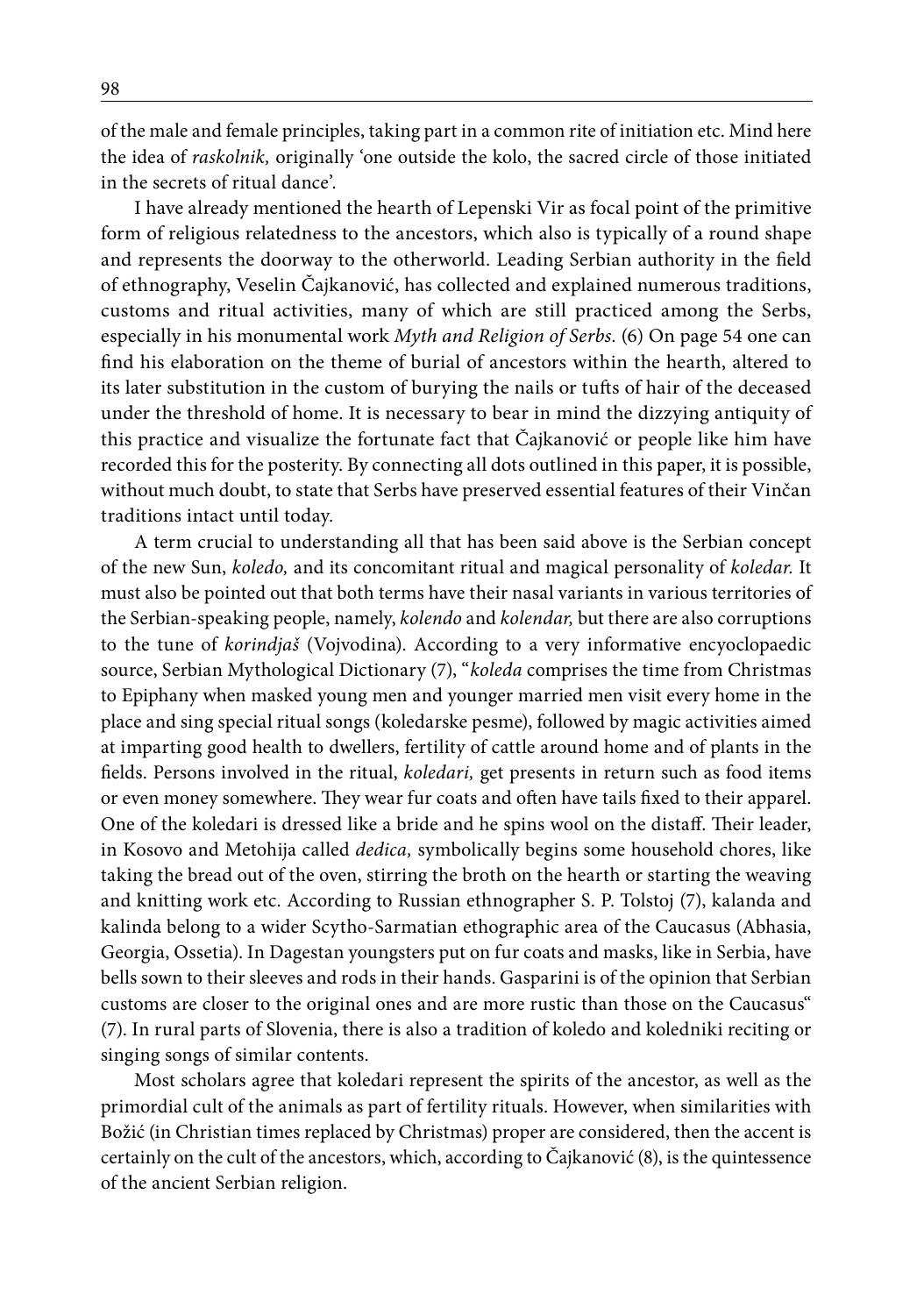However, koledari fulfill yet another function which is of uttermost importance both for the Slavic traditions and this paper. In numerous ritual songs koledo represents the young solar deity, Božić, that is invoked to replace the old Sun, whose power had waned at the end of the year. The ritual takes place exactly at the time when the old Sun, primordially understood as living being, needs help and encouragement by the koledari and the young Sun, Božić, to rise up again on a new annual cycle. It does not take much effort to understand the entire ritual as the celebration of the Sun and the new calendar. The fact that terms similar to koledo and koledari are found as far as the Caucasus eliminates any thought of the Latin origin, and this can be found in any dictionary or encyclopaedia dealing with the entry of calendar.

The awareness and tradition of the longevity and continuity of the calendar from the Vinčan times has its manifestations on countless medieval Serbian monasteries, in particular those erected during the reign of the rulers of the Nemanjić dynasty. According to that counting we are now in the year 7522. Russians call this calendar Slavic or the Calendar of Koljada, which evidently is the same as koleda, koledo. (9)

The time gap between the ultimate breaths of the Danube cultures (approximately 2000 years B.C.) and the first Serbian states recognized by official historiography (Xth c. A.D.) may seem insurmountable, the survival of sacred traditions, where that of the calendar must certainly belong, is possible and would not sound as a miracle. On the other hand, according to suppressed historians, like Miloš S.Milojević (1840-1897), even the state of Svevlad (492. A.D.) was only one in a series of numerous previous states that had existed along a huge spatiotemporal line extended from Asia to Europe. This is mentioned in his suppressed, almost-forgotten work surviving in parts only. In it, Turkey stands for Hungary. (10)

After all, it is an undeniable truth that researchers and scholars with removed blinkers, no matter which Slavic nation they come from, get to the same results: great antiquity and immeasurably larger area of their settlement. This, simply, cannot be a coincidence.

Russian researchers are diligently revamping the parts of longforgotten traditions and it would be naïve to consider them all the fabrications of nationalists. Then, the Etruscan (Rasena, according to Etruscans themselves) civilization with its alphabet identical to the Vinča script and its almost identical characters in the Cyrillic alpabet supplies a crucial link that connects the evolution of writing into an uninterrupted whole. (11)

 $\triangleright$  $3<sup>1</sup>$  $\triangle$ 今 ⇙ **⊗ 米 Ⅲ** 3 K  $\neq$ T M  $\delta$  $M$ J 1  $\overline{A}$ > C  $\Box$ R  $\Upsilon$  $\geq$ **FR** Ψ Ш  $\times$ Y  $\times$  $\overline{\mathbb{M}}$ 个  $\downarrow$ W  $4418$  $\overline{t}$ ¥ Ė ⊬ Ę Ym гń 大  $\vdash$  $\overline{ }\mu$ G)  $\scriptstyle\approx$ ூ ۳Ţ V ▩ ΛW VIII **₩XXX** VOKAL ď Δ  $\mathcal{C}_{\zeta_{\mathfrak{u}^{\circ}}}$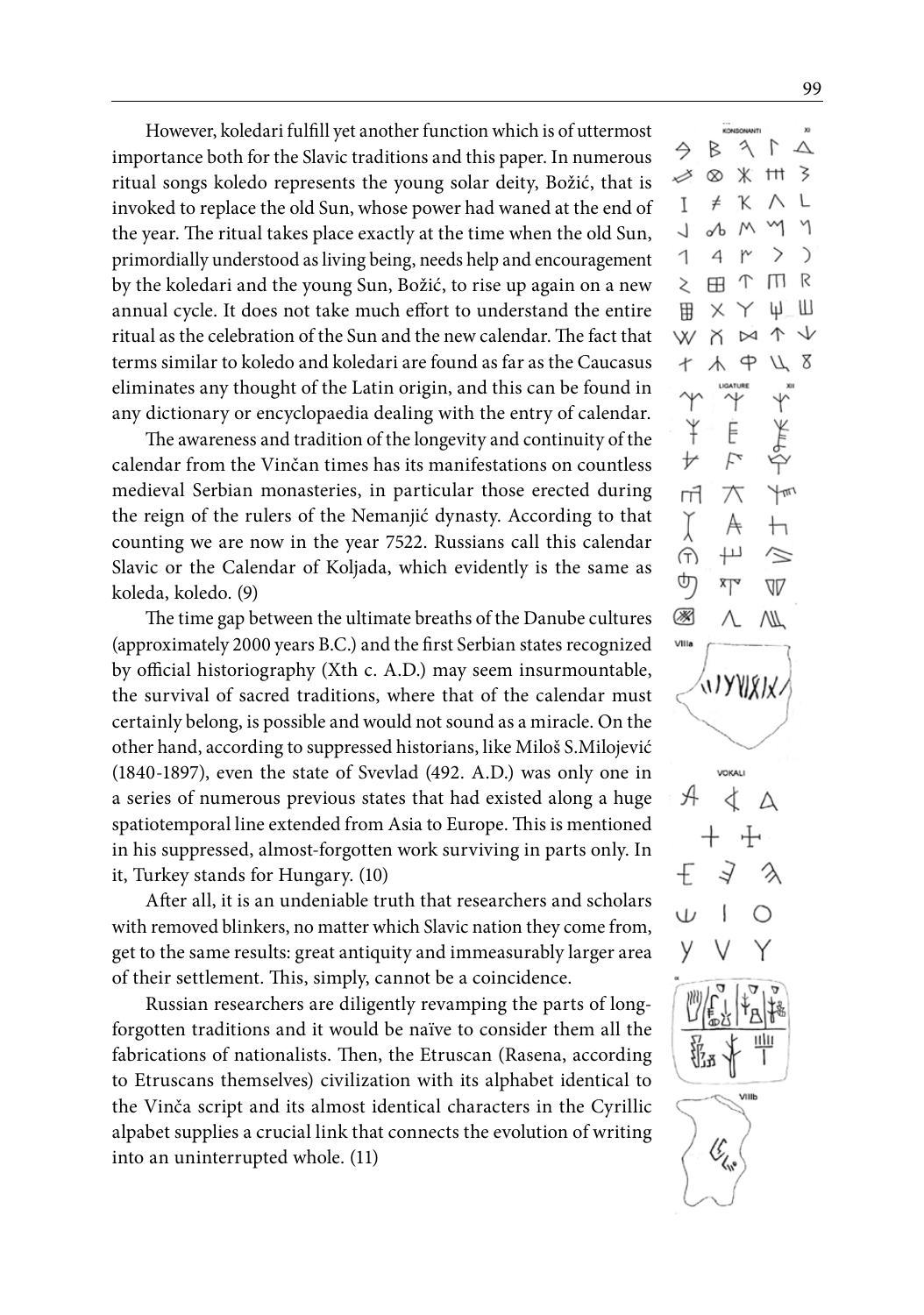### Pešić's proposal for the system of Vinčan script (11)

Another convincing body of evidence corroborating the fact that the calendar tradition springing from the Vinčan-Proto-Serbian concept of kolo has had an unbroken line of development and preservation until modern times can be found in a very interesting ethnographic study by Paun Es Durlić (12). He goes on to explain the burial ritual of *pomana* which is an old Serbian and Slavic word literally meaning 'the mention', i.e. a burial service and a farewell ceremony in honor of the newly deceased member of the family and community. Here it is easy to find the overlapping points with the koledari ceremony in reference to its ancestor cult component. However, the deeper stratum is easily recognized in the Sun-shaped bread and astronomical lore of much of its symbolism. The Vlachian name is undoubtedly of Slavic origin (kolakol), even though Vlachian belongs to the Romance branch of the Indo-European tree of languages.



*KOLAKO-L NUMARAT ("Counted" bread or "brojanica" made of fermented wheat dough, mixed with water and salted, baked in a baking pan in the stove oven. Village of Osnic, Eastern Serbia, 2005 (13)*

Durlić, an eager field worker and collector of the Vlachian lore, shows in his study (12) that some breads bear 365 notches along their border, which proves their ritual function of a calendar. An exact number of notches is found on a Neolithic model of bread found on one of the sites of the Vinča culture. This only gives more credulity to the above-mentioned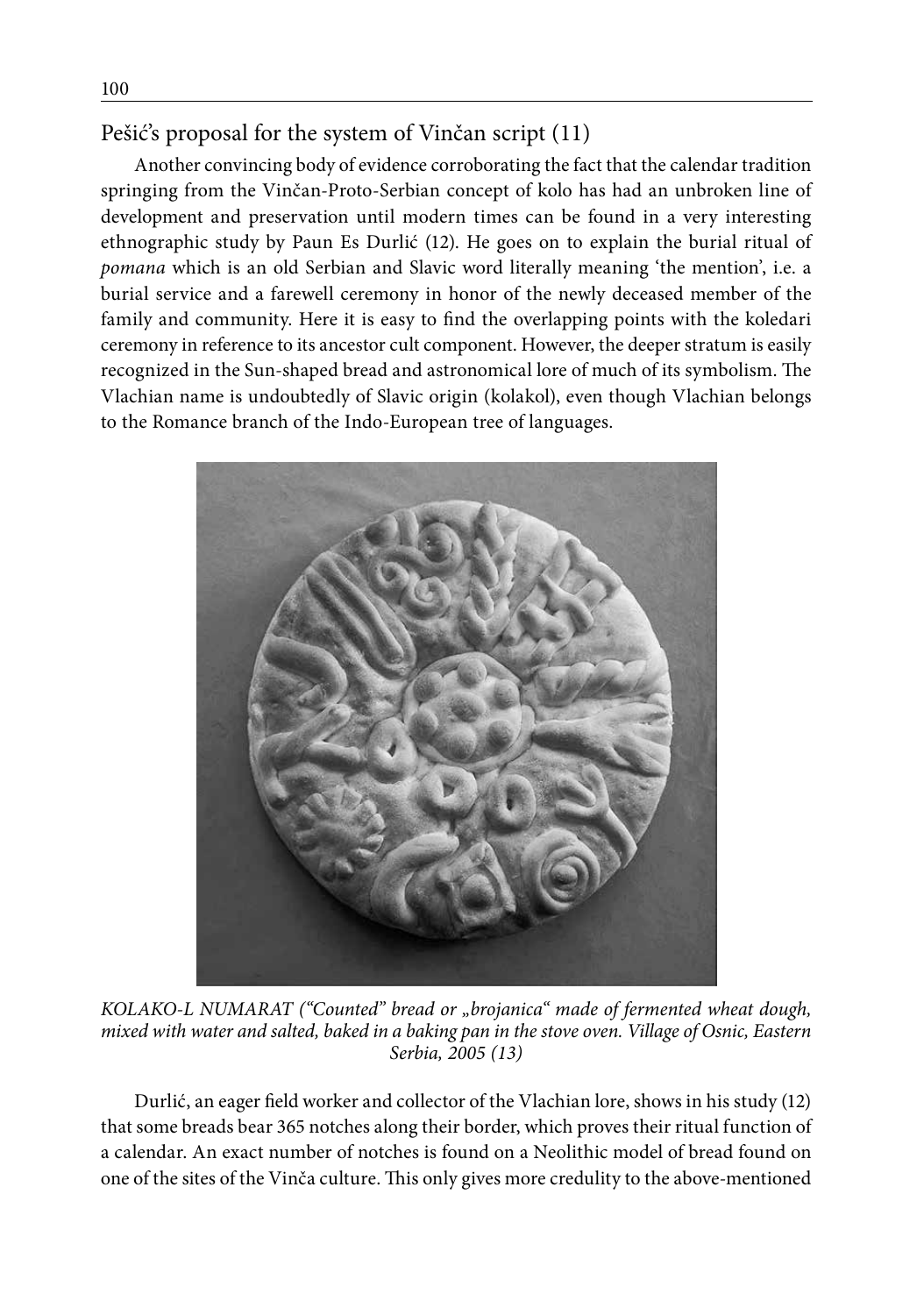study of D. Jacanović on the astronomic lore of the Serbian people, which deserves a thorough study (4).

On the page with a heading *Origins of Writing : Danube Scripts led to Pharaonic Egyptian Hieroglyphs : Confirmation by Pottery Comparison* signed by Andis Kaulins, one can find plenty of neolithic sky maps that come from the Vinčan culture. Even without reading the text the knowledge of the constellations and astronomic phenomena strikes the reader with its precision, depth or antiquity. (13)

"I have been able to decipher several of the Balkan Danube Scripts (ca. 4000-3000 BC) from Transylvania (Romania), Karanovo (Bulgaria) and from Thracian Greece as astronomy. In addition, I have been able to decipher the Djer wooden and ivory tablets from Abydos and Saqqara (ca. 3000 BC) – also as astronomy. In my view, this resolves the question of the origin of Pharaonic writing – it derives from what are today called the Danube Scripts, whatever their provenance may be."



*One of numerous prehistoric sky maps found on the site (13)*

Russian scholars and researches from many disciplines are coming up with a torrent of data, finds and artifacts corroborating a great antiquity of the Russian people. One of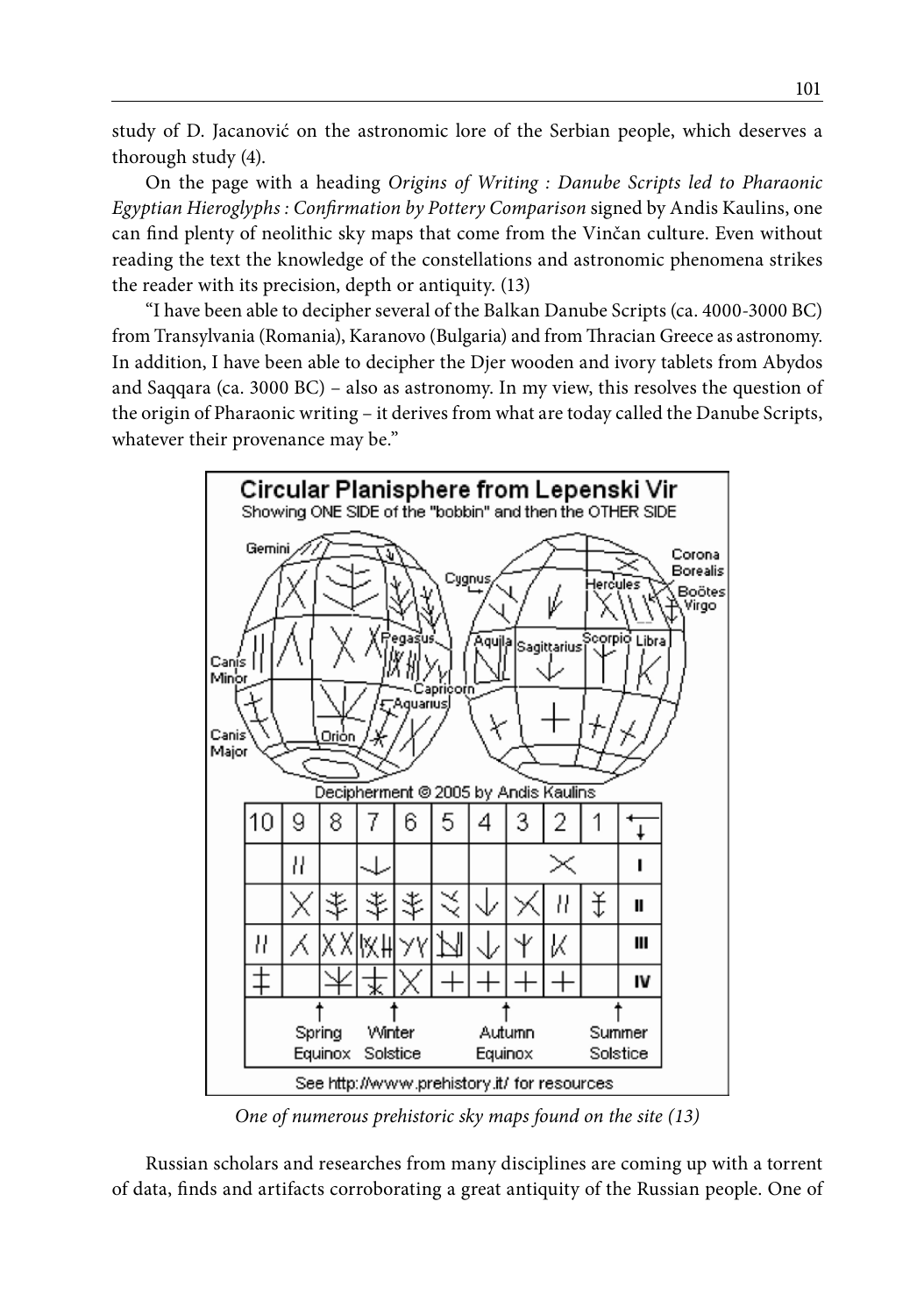them is A.A.Tunaev, academician of the Russian Academy of Natural Sciences, and a lot of information can be obtained from his site on the Internet noted below.



*Calendar, reconstructed after drawings on Slavic utensils (14)*

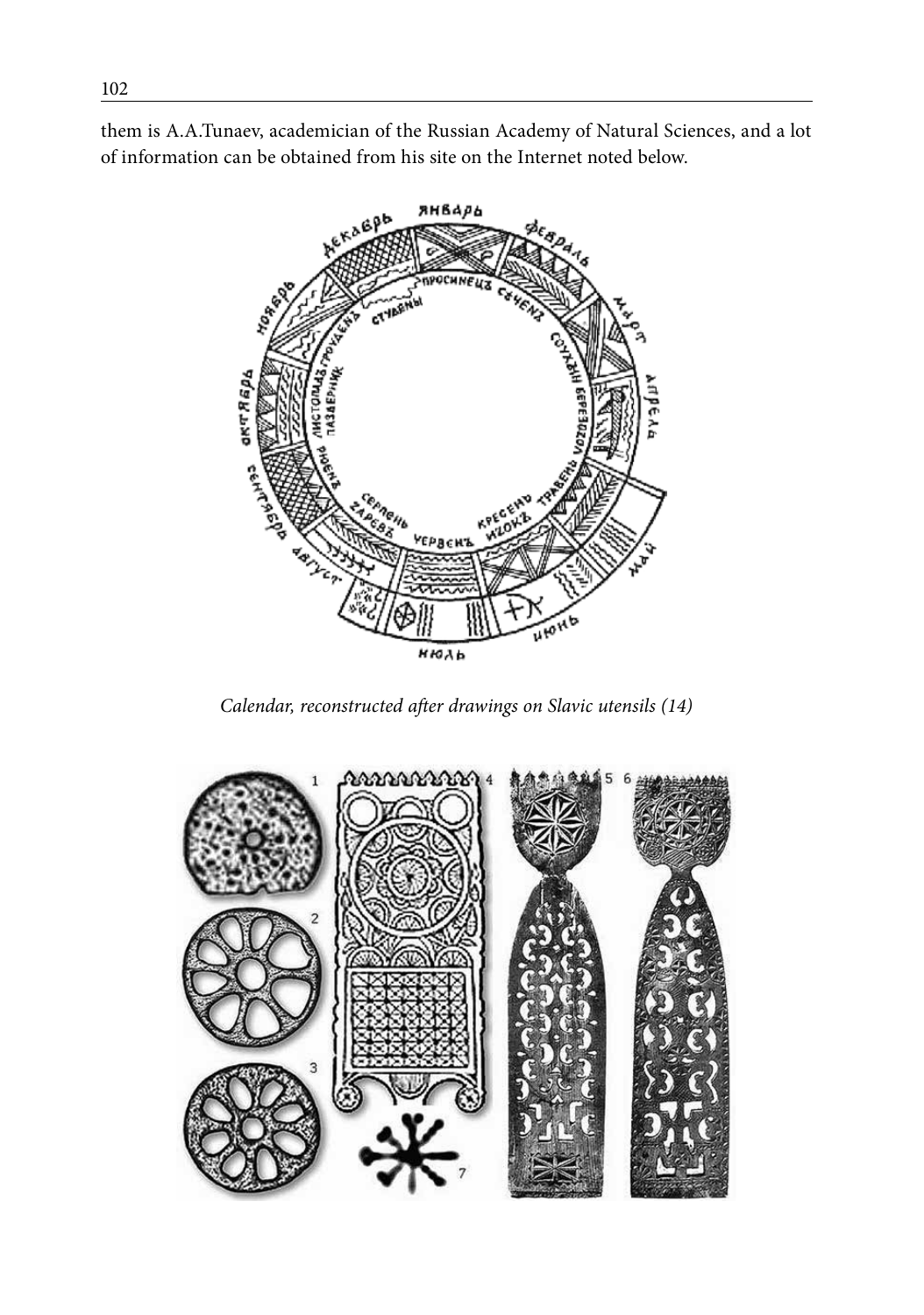Symbols of calendar-astronomic character:

1, 2, 3 – eight-ray light amulets from Sungir (30.000 years B.C., town of Vladimir, Russia); Russian distaffs with 8-ray symbols of the Sun (Slavic god Ra); 7 – eight-ray symbol of the Sumerian cuneiform 'God' (other names 'Star', goddess Ishtar, Astarta, Istra etc.) (Sumer, III mill. B.C.) (14)

# III Conclusive points

Russian time counting is identical to the old Serbian calendar (4), which only proves that they spring from a common source. A most logical way of dissemination of this ancient knowledge would connect the Danube cultures of Lepenski Vir and Vinca with the Tripolye or Tripolye-Cucuteni culture on the territory of Ukraine, which bears Slavic features by most of its elements.

"Late Neolithic and early Copper Age culture of the west Ukrainian steppes and Carpathian mountains, dating from about 4200-3800 BC. It is characterized by large fortified villages, painted pottery, and copper and gold artifacts such as those deposited in the Varna cemetery. Tripolye-Cucuteni communities were among the first to domesticate horses." (15)

The torch ignited on the banks of the Danube spread downstream towards the East, but its southern rays swept over the territory of future Greece towards Asia Minor. That is where literacy, metallurgy or the cult of Dagon were thought to originate by former scholars. However, much of current research and evidence that is emerging along the way points to the Danube and Slavs as its true bearers.

# Sažetak

U radu se razmatra poreklo reči calendar za koje u jezikoznanju važi tumačenje po kome taj važan pojam, deo nasleđa cele planete, dolazi iz latinskog jezika i rimskog običaja, odnosno naziva *calendae dies*, početka svakog meseca i naročito dana oko Nove Godine kada su sakupljane kamate dužnika i sređivani računi. Tvrdnja autora je da je to samo civilizovani oblik prastarog običaja koledarskih praznovanja obnove snaga starog umirućeg Sunca (kola), dolaska novog Sunca (Božića), kao i obred prizivanja predaka, drevnog običaja koji se očuvao i u slavi, unikatnom ritualu Srba, koji ne postoji kod drugih naroda.

# Literature and sources

- 1. Online Etymological Dictionary http://www.etymonline.com/index.php.
- 2. An Etymological Dictionary of the Latin Language, Francis Edward Jackson Valpy http://books. google.rs/books?id=m2QSAAAAIAAJ&pg=PA62&lpg=PA62&dq=etymological+dictionary+o f+Latin+/+calendar&source=bl&ots=HZS2TPZvzt&sig=4GfquGdhOBI5C-YdxCukEpQ9CNU &hl=en&sa=X&ei=\_u4IUYLyG8j2sgbT4IHYBQ&redir\_esc=y#v=onepage&q=etymological%20 dictionary%20of%20Latin%20%2F%20calendar&f=false.